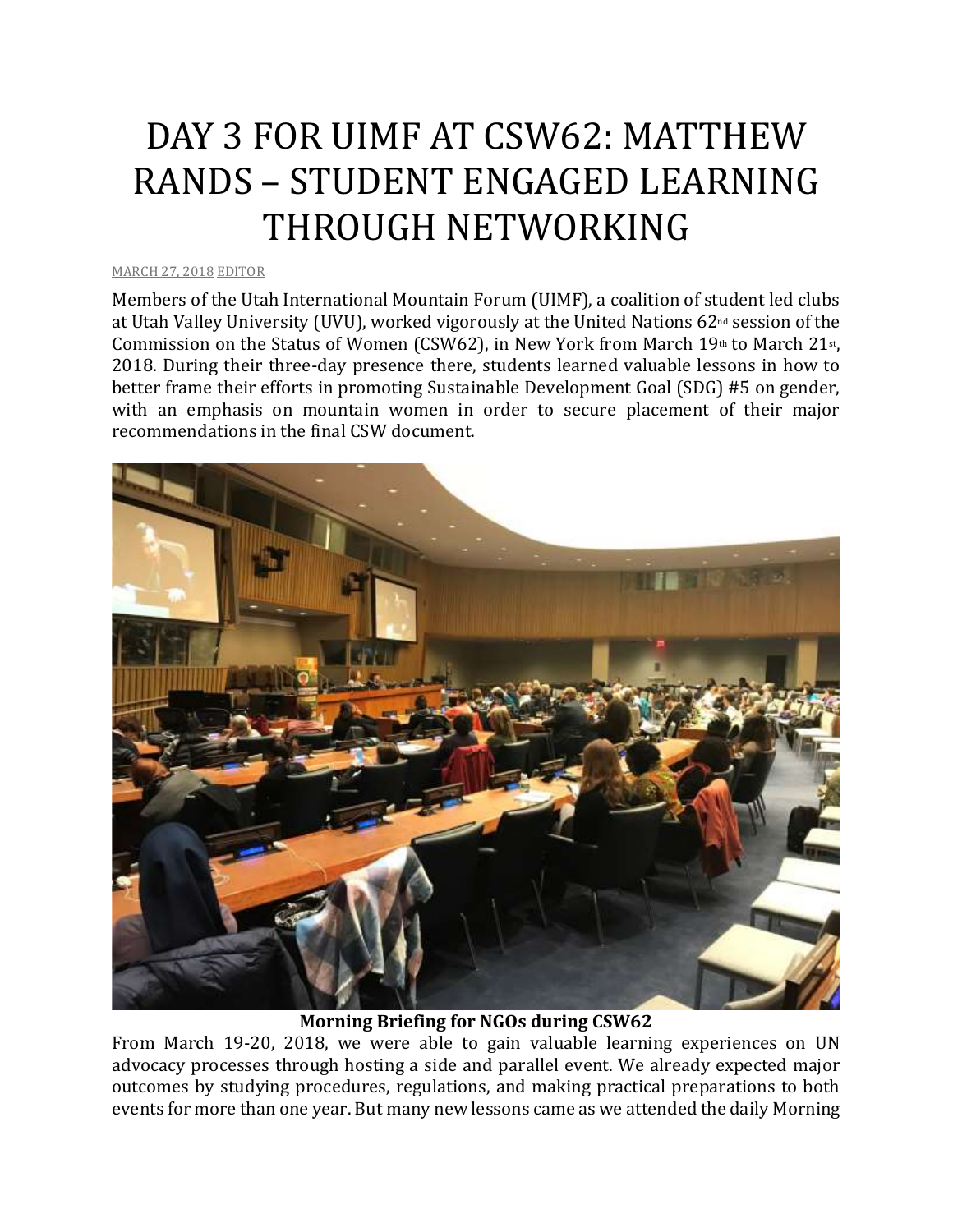Briefing held by NGO CSW/NY for NGOs participating at the CSW62 at the UN headquarters on Wednesday, March 21st. NGO CSW62 Forum organized 440 parallel events during two weeks of activities of the CSW62 which included our parallel event on Tuesday, March 20, 2018. During briefing, three individuals representing UNWomen and CSW62 NGO/NY informed the participants of around 100 people representing NGOs from around the world, including our group about major activities at CSW62 and negotiations about the content of the final document of the forum. Many of the NGOs were concerned about the negations for the final CSW document. Mrs. Lopa Banerjee from UNWomen spoke on how vital civil society is in helping the member states to pass legislation and assured that NGOs related to women would help influence the final document.



**UIMF members during the Morning Briefing for CSW62 NGOs**

In the Q&A portion of the meeting, our student members gained new experiences of how to address co-chairs of the briefing, to being pro-active and use the event to find answers on their important questions. The UIMF team made efforts for several months and were able convince the secretariat of CSWNGO to include in the Zero Draft (the final document) of CSW62 language concerning the importance of focusing more attention from international community on mountain women, and how student engaged learning initiative could contribute to those efforts as UVU demonstrated during more than 10 years by hosting the international Women of the Mountains Conferences in the State of Utah and overseas. As we checked the updated draft of the CSW document before the briefing, our proposed language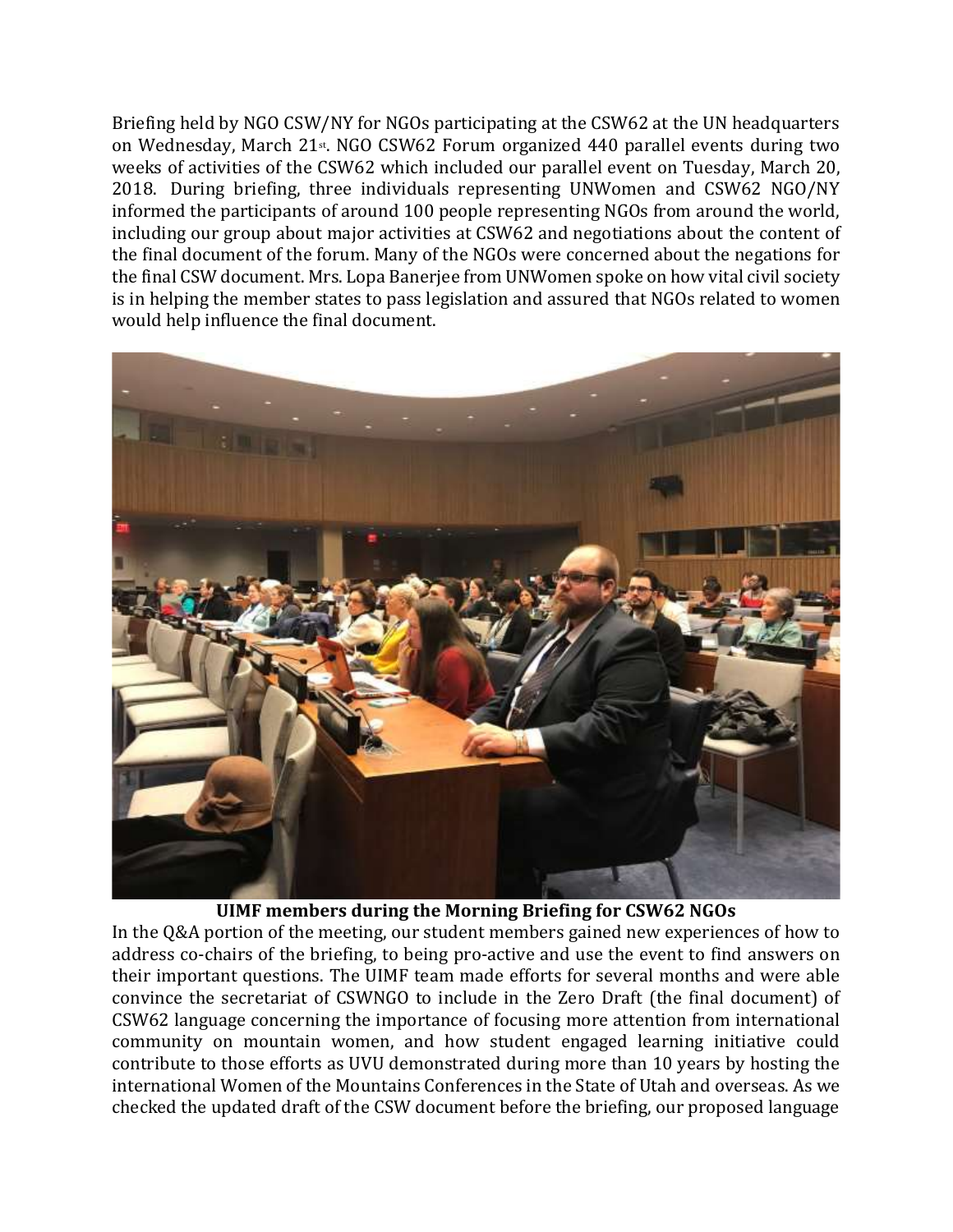was no longer included. The response was that member states had objections in listing groups based on geography in the final document. They would prefer to reference women across the world instead of specific groups. This tactic of avoiding lists does not discredit the importance of a group, but rather avoids unnecessary stress during negotiations in fear of excluding other groups. At the same time, our second question about the importance for CSW62 and the UN to pay attention to non-traditional students as an important group of contributors to the implementation of SDG#5 on gender attracted attention from many NGO members attending the meeting. They were interested in the idea that: any type of student from universities around the world, not only the youth can carve out a path in advocating for the implementation of the SDGs.



**(Right to left) Matthew Rands, President, UIMF with Masako Hiramatsu, Business & Professional Women NGO, Japan and Tomoe Hayashi, Tokyo President, NPO Corporation National Federation BPW Japan during morning briefing**

Both before and after the meeting, students of the UIMF greeted representatives of other NGOs and created connections. These contacts will come in handy as UIMF members look to create an even larger coalition in coming 63rd session of the Commissions on the Status of Women to prove how students play a vital role in advocating SDG #5 on gender equality.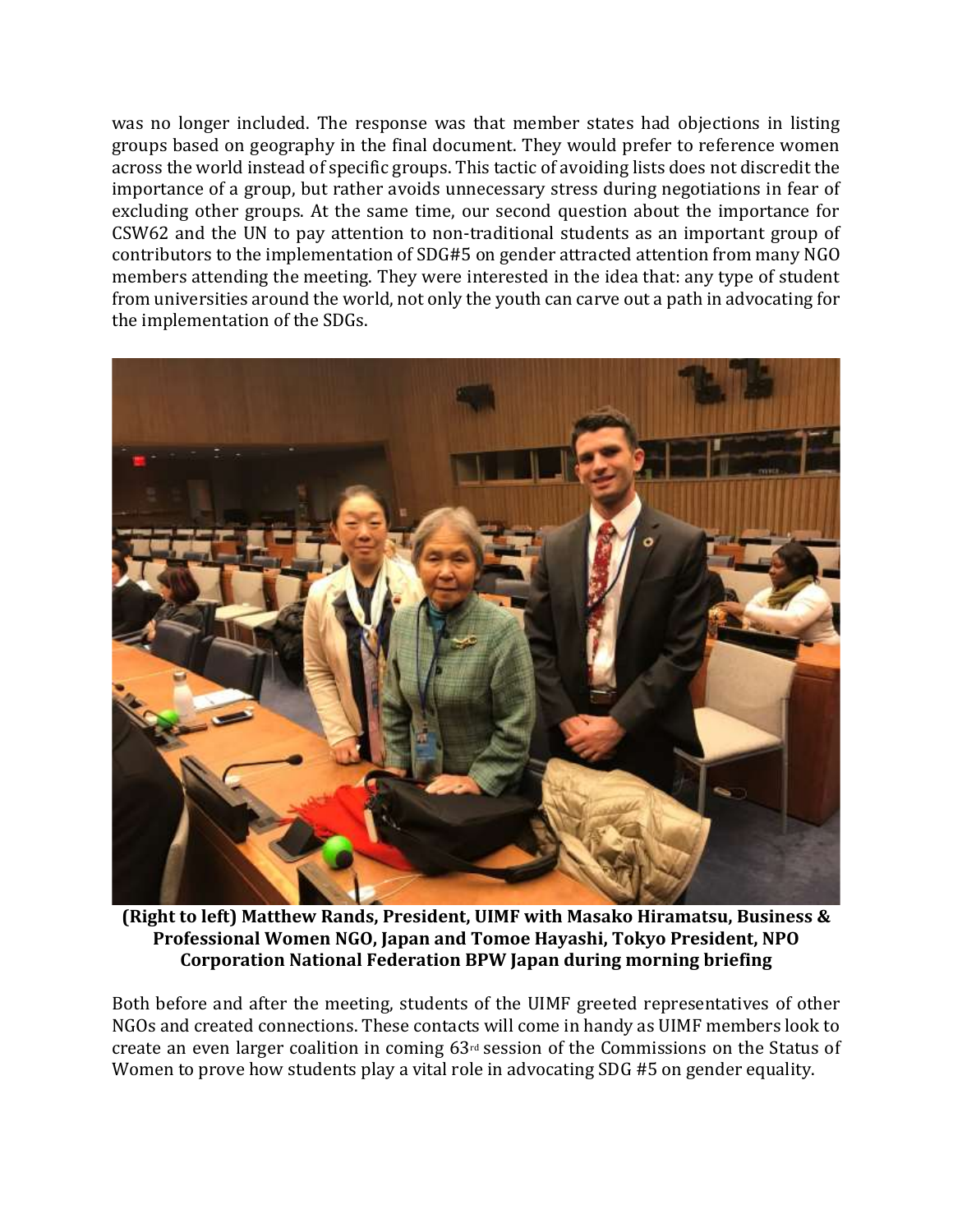

**From left to right: Mrs. Wendy Jyang, Derek Garfield, Matthew Rands, Mr. Richard Jordan, Dylan Genes**

After the briefing, we explored one such new and important contact during a subsequent informal meeting with Mr. Richard Jordan, who has been involved in activities at the UN headquarters for 39 years. He was in addition to numerous activities included in his bio one of the 5 original co-founding editors of the Earth Negotiations Bulletin as well as Director of UN Operations for the Royal Academy of Science Intl. Trust.

Derek Garfield, Dylan Genes and myself, as leaders of UIMF were able to find answers to many of our questions, learned how to overcome challenges that we faced this year in the future, and successfully insert desired language about mountain women in the final CSW document next year. Mr. Jordan advised for example to use as a reference the "Future We Want," the final document of the UN Conference on Sustainable Development in Rio de Janeiro in 2012 (RIO+20), which has one paragraph dedicated to the mountains. In addition, he suggested to use the High Level Political Forum 2018 (HLPF) to reach out to the different diplomatic missions and advocate through Student Engaged Learning the empowerment of rural women globally, especially women in mountainous areas. Mr. Jordan also mentioned strategies he personally used to acquire information and speak to Ambassadors when needed and offered students what he called a gold mine of information regarding UN processes, which he offered to be stored at UVU. This suggestion will help to both attract